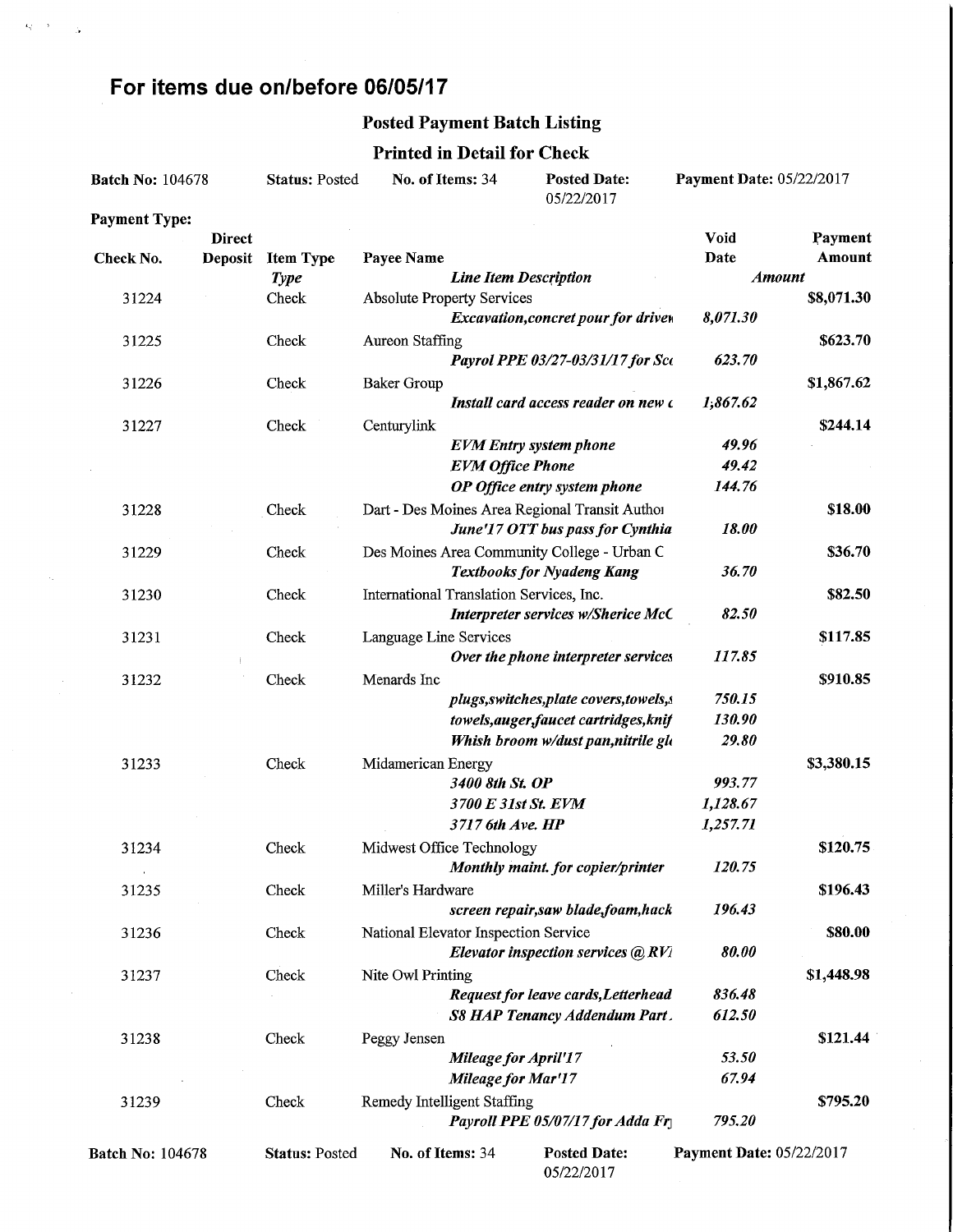| 61'678'17\$           |                     | Total for Batch No: 104678                                                                          |                       |         |                               |  |  |  |  |  |  |
|-----------------------|---------------------|-----------------------------------------------------------------------------------------------------|-----------------------|---------|-------------------------------|--|--|--|--|--|--|
| 61'678'17\$           |                     | Total for Payment Type:                                                                             |                       |         |                               |  |  |  |  |  |  |
|                       | t9'686              | air filters                                                                                         |                       |         |                               |  |  |  |  |  |  |
|                       | $\mathcal{Z}0$ 'ISF | air filters                                                                                         |                       |         |                               |  |  |  |  |  |  |
| 99'0tt'IS             |                     | $W$ ayne Dennis Supply Co                                                                           | $C$ peck              |         | PPSIE                         |  |  |  |  |  |  |
|                       | 80°SIZ              | sən dız'sısvılvq                                                                                    |                       |         |                               |  |  |  |  |  |  |
| 80'SIZ\$              |                     | Van Meter Industrial                                                                                | $C$ peck              |         | EbZIE                         |  |  |  |  |  |  |
|                       | <b>S8'EOI</b>       | $\mathfrak{g}$ outly and $\mathfrak{su}(n)$ and $\mathfrak{su}(n)$                                  |                       |         |                               |  |  |  |  |  |  |
|                       | $00^{\circ}$ SZ     | Service labor to clean sink line (a)                                                                |                       |         |                               |  |  |  |  |  |  |
|                       | $00^{\circ}$ SZ     | $\mathfrak{g}(\omega)$ and $\mathfrak{g}(\omega)$ and $\mathfrak{su}(n)$ and $\mathfrak{g}(\omega)$ |                       |         |                               |  |  |  |  |  |  |
|                       | 00°SL               | Service labor to clean sink line (a)                                                                |                       |         |                               |  |  |  |  |  |  |
|                       | <i>00*r87</i>       | $\widehat{p}$ uivip foot uvap oi toqv to $\widehat{p}$                                              |                       |         |                               |  |  |  |  |  |  |
| <b>S8'719\$</b>       |                     | Smith's Sewer Service                                                                               | $C$ peck              |         | $Z\nu ZL\epsilon$             |  |  |  |  |  |  |
|                       | 00'0If'I            | April'17 maint. & On call for lock                                                                  |                       |         |                               |  |  |  |  |  |  |
| 00'01r'1\$            |                     | Renovation Solutions, LLC                                                                           | $C$ peck              |         | $I\overline{VZ}I\overline{E}$ |  |  |  |  |  |  |
|                       | 66°ÞE               | Aprill TVileage                                                                                     |                       |         |                               |  |  |  |  |  |  |
| 66°05' 66             |                     | Lutz, Renda                                                                                         | <b>Check</b>          |         | $0\nu$ zie                    |  |  |  |  |  |  |
|                       | <i>unowv</i>        | Line Item Description                                                                               | $\partial d\Lambda_L$ |         |                               |  |  |  |  |  |  |
| anomA                 | Date                | Payee Name                                                                                          | Ltem Type             | Deposit | Среск Ио.                     |  |  |  |  |  |  |
| $\mathfrak{g}$ ayment | $pi\$               |                                                                                                     |                       | Direct  |                               |  |  |  |  |  |  |
|                       |                     |                                                                                                     |                       |         | Payment Type:                 |  |  |  |  |  |  |

Total for All Batch(s):

 $61'678'178$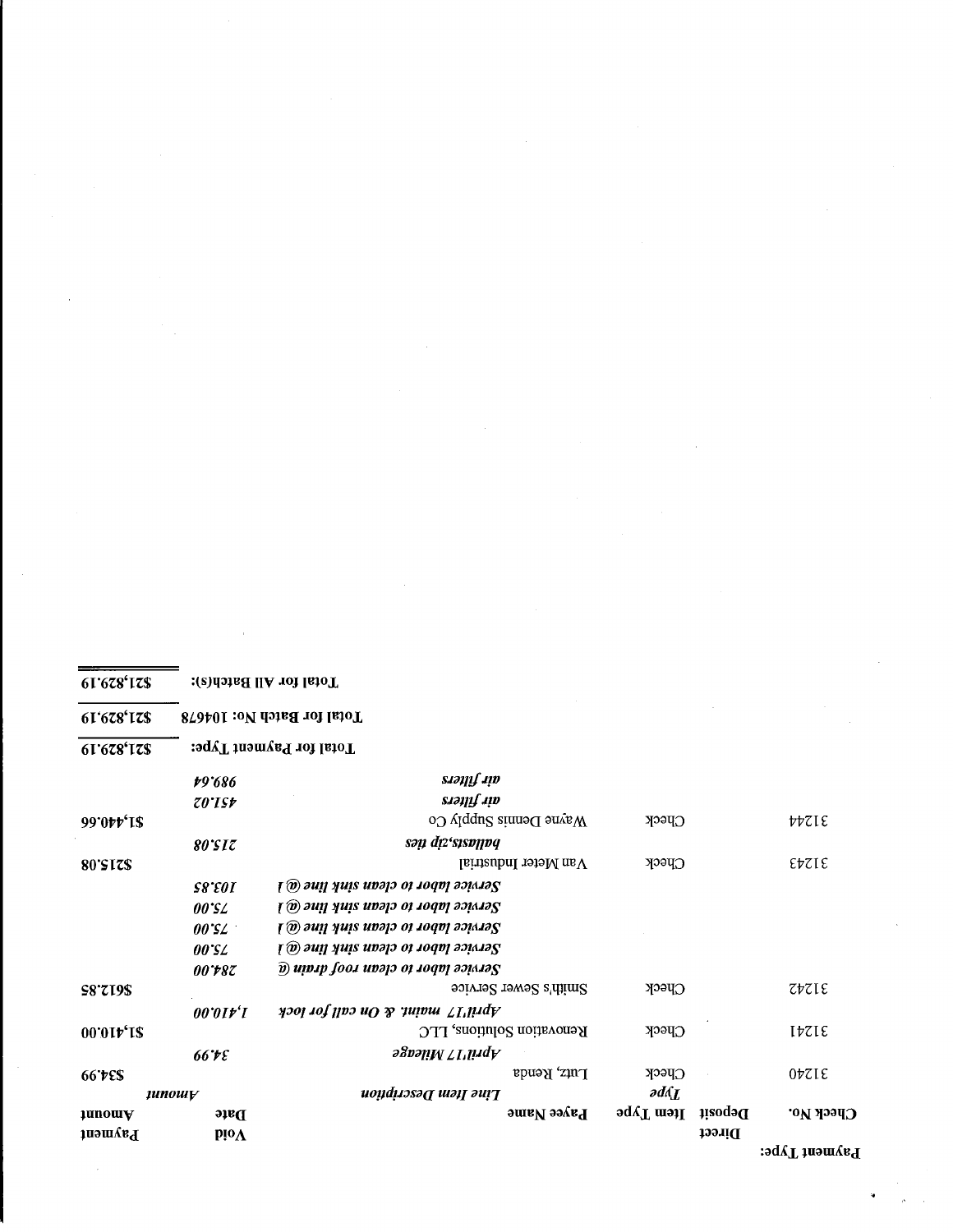# For items due on/before 06/12/17

 $\frac{\partial \mathcal{F}}{\partial x} = \frac{\partial \mathcal{F}}{\partial x} \left( \frac{\partial \mathcal{F}}{\partial x} \right)$ 

### Posted Payment Batch Listing

#### Printed in Detail for Check

| <b>Batch No: 104693</b> |               | <b>Status: Posted</b> | No. of Items: 36                     |                              | <b>Posted Date:</b><br>05/26/2017                                    | <b>Payment Date: 05/26/2017</b> |            |
|-------------------------|---------------|-----------------------|--------------------------------------|------------------------------|----------------------------------------------------------------------|---------------------------------|------------|
| <b>Payment Type:</b>    |               |                       |                                      |                              |                                                                      |                                 |            |
|                         | <b>Direct</b> |                       |                                      |                              |                                                                      | Void                            | Payment    |
| Check No.               | Deposit       | <b>Item Type</b>      | Payee Name                           |                              |                                                                      | Date<br><b>Amount</b>           | Amount     |
|                         |               | <b>Type</b>           | Bojos Carpet & Tile Care             | <b>Line Item Description</b> |                                                                      |                                 | \$3,450.00 |
| 31245                   |               | Check                 |                                      |                              | Cleaning services @ 1331 Mondan                                      | 400.00                          |            |
|                         |               |                       |                                      |                              | May'17 Janitorial services for all n                                 | 3,050.00                        |            |
|                         |               | Check                 | Capital Landscaping Llc              |                              |                                                                      |                                 | \$635.00   |
| 31246                   |               |                       |                                      |                              | Mowing for all manors & scatter st                                   | 615.00                          |            |
|                         |               |                       |                                      |                              | spray on weed killer @ HP                                            | 20.00                           |            |
| 31247                   |               | Check                 | Centurylink                          |                              |                                                                      |                                 | \$139.26   |
|                         |               |                       |                                      | <b>EVM Fire Alarm Ph</b>     |                                                                      | 92.84                           |            |
|                         |               |                       |                                      | <b>RVM</b> Intercom Ph       |                                                                      | 46.42                           |            |
| 31248                   |               | Check                 | Ch Mcguiness Company Inc             |                              |                                                                      |                                 | \$412.96   |
|                         |               |                       |                                      |                              | water heater air switches                                            | 412.96                          |            |
| 31249                   |               | Check                 | Coast To Coast Computer Products     |                              |                                                                      |                                 | \$655.20   |
|                         |               |                       |                                      |                              | <b>Toner for accounting Printer(s)</b>                               | 107.20                          |            |
|                         |               |                       |                                      |                              | <b>Toner for manor printers</b>                                      | 548.00                          |            |
| 31250                   |               | Check                 | Des Moines Stamp Mfg                 |                              |                                                                      |                                 | \$34.00    |
|                         |               |                       |                                      |                              | signature stamp for Kendra Allers                                    | 34.00                           |            |
| 31251                   |               | Check                 | Des Moines Water Works               |                              |                                                                      |                                 | \$5,414.11 |
|                         |               |                       |                                      |                              | 1333 Mondamin Ave. 04/21-05/02/                                      | 12.16                           |            |
|                         |               |                       |                                      |                              | 1655 Garfield Ave. 04/03-05/01/17                                    | 81.92                           |            |
|                         |               |                       |                                      |                              | 3400 8th St. OP 04/12-05/12/17                                       | 877.86                          |            |
|                         |               |                       |                                      |                              | 3700 E 31st St. EVM 03/28-04/28/                                     | 3,298.89                        |            |
|                         |               |                       |                                      |                              | 3717 6th HP 04/12-05/12/17                                           | 1,143.28                        |            |
| 31252                   |               | Check                 | Hammer Medical Supply                |                              |                                                                      |                                 | \$384.79   |
|                         |               |                       |                                      |                              | shower seat, toilet safety frame                                     | 384.79                          |            |
| 31253                   |               | Check                 | Iowa Staffing, Inc.                  |                              |                                                                      |                                 | \$1,415.66 |
|                         |               |                       |                                      |                              | Payroll PPE 05/14/17 for Michael<br>Payroll PPE 05/20/17 for Michael | 646.06<br>769.60                |            |
|                         |               |                       |                                      |                              |                                                                      |                                 | \$1,465.03 |
| 31254                   |               | Check                 | Menards Inc                          |                              | caulking, led lights, drywall mud, dry                               | 511.31                          |            |
|                         |               |                       |                                      |                              | wood, blinds, smoke detectors, garde                                 | 953.72                          |            |
|                         |               | Check                 | Miller's Hardware                    |                              |                                                                      |                                 | \$130.40   |
| 31255                   |               |                       |                                      |                              | gauge, ball valve, piping, misc.                                     | 43.45                           |            |
|                         |               |                       |                                      | screen repair                |                                                                      | 41.98                           |            |
|                         |               |                       |                                      |                              | Service charge for past due invoice                                  | 14.54                           |            |
|                         |               |                       |                                      | taps, bushings, misc.        |                                                                      | 30.43                           |            |
| 31256                   |               | Check                 | National Elevator Inspection Service |                              |                                                                      |                                 | \$40.00    |
|                         |               |                       |                                      |                              | Elevator inspection @ RVM #817                                       | 40.00                           |            |
| 31257                   |               | Check                 | Nite Owl Printing                    |                              |                                                                      |                                 | \$1,343.75 |
|                         |               |                       |                                      |                              | <b>Public Housing Pre-Application Pt</b>                             | 1,343.75                        |            |
| 31258                   |               | Check                 | Office Depot                         |                              |                                                                      |                                 | \$193.00   |
| <b>Batch No: 104693</b> |               | <b>Status: Posted</b> | No. of Items: 36                     |                              | <b>Posted Date:</b>                                                  | <b>Payment Date: 05/26/2017</b> |            |
|                         |               |                       |                                      |                              | 05/26/2017                                                           |                                 |            |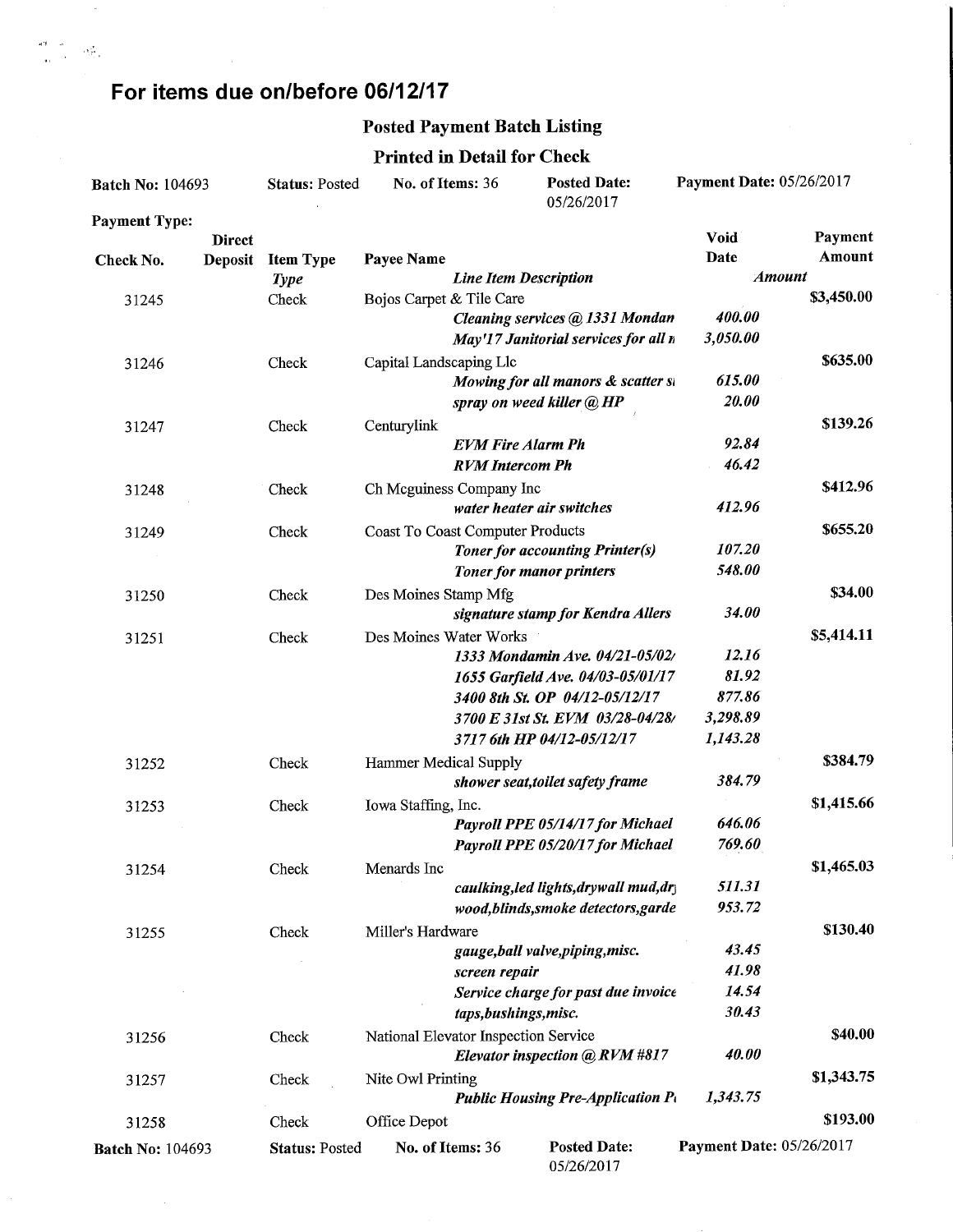$\mathbb{I}_{m}$ Pay

| <b>Payment Type:</b> |                |                  |                                          |                         |             |
|----------------------|----------------|------------------|------------------------------------------|-------------------------|-------------|
|                      | <b>Direct</b>  |                  |                                          | <b>Void</b>             | Payment     |
| Check No.            | <b>Deposit</b> | <b>Item Type</b> | Payee Name                               | Date                    | Amount      |
|                      |                | <b>Type</b>      | <b>Line Item Description</b>             | <b>Amount</b>           |             |
| 31258                |                | Check            | Office Depot                             |                         | \$193.00    |
|                      |                |                  | blk shrps; clsp envlps; file pckts; st   | 55.96                   |             |
|                      |                |                  | classification fldrs                     | 77.55                   |             |
|                      |                |                  | lgl pds; scissors; crrtn tp; pns; stky   | 59.49                   |             |
| 31259                |                | Check            | Purchase Power                           |                         | \$3,300.00  |
|                      |                |                  | Postage for mail machine May'17          | 3,300.00                |             |
| 31260                |                | Check            | Remedy Intelligent Staffing              |                         | \$1,570.52  |
|                      |                |                  | Payroll PPE 04/30/17 for Adda Fr         | 795.20                  |             |
|                      |                |                  | Payroll PPE 05/14/17 for Adda Fry        | 775.32                  |             |
| 31261                |                | Check            | Sheet Metal Engineering                  |                         | \$225.00    |
|                      |                |                  | steel plating for sidewalk               | 225.00                  |             |
| 31262                |                | Check            | State Of Iowa Division Of Labor          |                         | \$150.00    |
|                      |                |                  | Elevator inspection @ RVM #817           | 75.00                   |             |
|                      |                |                  | Elevator inspection @ RVM permit         | 75.00                   |             |
| 31263                |                | Check            | <b>TALX CORPORATION</b>                  |                         | \$1,435.00  |
|                      |                |                  | <b>Income verification for April '17</b> | 1,435.00                |             |
|                      |                |                  | <b>Total for Payment Type:</b>           |                         | \$22,393.68 |
|                      |                |                  |                                          |                         |             |
|                      |                |                  | Total for Batch No: 104693               |                         | \$22,393.68 |
|                      |                |                  |                                          | Total for All Batch(s): | \$22,393.68 |

 $\sim 10^6$ 

 $\sim 10^{11}$ 

 $\mathcal{L}^{\text{max}}_{\text{max}}$ 

 $\sim$ 

 $\mathcal{L}^{\text{max}}_{\text{max}}$ 

 $\mathcal{L}^{\text{max}}_{\text{max}}$  and  $\mathcal{L}^{\text{max}}_{\text{max}}$ 

 $\label{eq:2.1} \frac{1}{2}\sum_{i=1}^n\frac{1}{2}\sum_{i=1}^n\frac{1}{2}\sum_{i=1}^n\frac{1}{2}\sum_{i=1}^n\frac{1}{2}\sum_{i=1}^n\frac{1}{2}\sum_{i=1}^n\frac{1}{2}\sum_{i=1}^n\frac{1}{2}\sum_{i=1}^n\frac{1}{2}\sum_{i=1}^n\frac{1}{2}\sum_{i=1}^n\frac{1}{2}\sum_{i=1}^n\frac{1}{2}\sum_{i=1}^n\frac{1}{2}\sum_{i=1}^n\frac{1}{2}\sum_{i=1}^n\$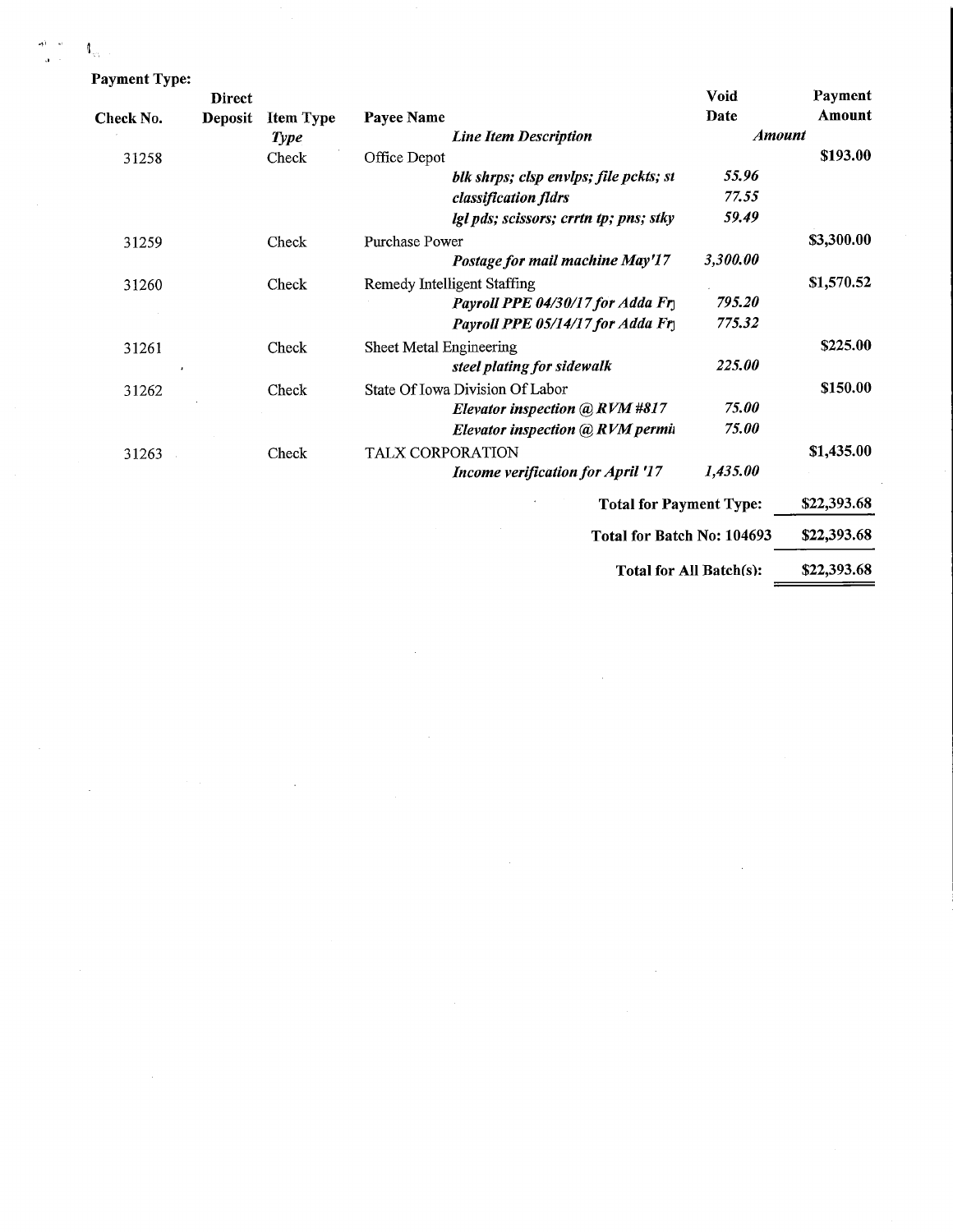For items due on/before 06/19/17

 $\mathcal{F}=\mathfrak{g}$ 

 $\sim 5$ 

## Posted Payment Batch Listing

### Printed in Detail for Check

| <b>Batch No: 104726</b> |                                 | <b>Status: Posted</b> | No. of Items: 48                            | <b>Posted Date:</b><br>06/06/2017 |                                                                        | <b>Payment Date: 06/06/2017</b> |            |
|-------------------------|---------------------------------|-----------------------|---------------------------------------------|-----------------------------------|------------------------------------------------------------------------|---------------------------------|------------|
| <b>Payment Type:</b>    |                                 |                       |                                             |                                   |                                                                        | Void                            | Payment    |
| Check No.               | <b>Direct</b><br><b>Deposit</b> | <b>Item Type</b>      | Payee Name                                  |                                   |                                                                        | Date                            | Amount     |
|                         |                                 | <b>Type</b>           |                                             | <b>Line Item Description</b>      |                                                                        |                                 | Amount     |
| 31265                   |                                 | Check                 | <b>Absolute Property Services</b>           |                                   |                                                                        |                                 | \$475.00   |
|                         |                                 |                       |                                             | concrete replacement              |                                                                        | 475.00                          |            |
| 31266                   |                                 | Check                 | Canon Financial Services, Inc.              |                                   |                                                                        |                                 | \$639.30   |
|                         |                                 |                       |                                             |                                   | Leasing agreement for Canon copi                                       | 639.30                          |            |
| 31267                   |                                 | Check                 | Central Iowa Distributing, Inc              |                                   |                                                                        |                                 | \$689.00   |
|                         |                                 |                       |                                             | spra kleen                        |                                                                        | 689.00                          |            |
| 31268                   |                                 | Check                 | Central Iowa Mechanical                     |                                   |                                                                        |                                 | \$1,241.19 |
|                         |                                 |                       |                                             |                                   | Install toilet flange @ HP #325<br>Repair overflow leak on tub drain ( | 225.08<br>1,016.11              |            |
|                         |                                 | Check                 | Centurylink                                 |                                   |                                                                        |                                 | \$480.70   |
| 31269                   |                                 |                       |                                             | <b>HP</b> Fire Alarm Ph           |                                                                        | 92.84                           |            |
|                         |                                 |                       |                                             |                                   | HP Office/Door entry system PH                                         | 150.26                          |            |
|                         |                                 |                       |                                             | <b>OP Fire Alarm Ph</b>           |                                                                        | 92.84                           |            |
|                         |                                 |                       |                                             | <b>SVM Elevator Ph</b>            |                                                                        | 51.92                           |            |
|                         |                                 |                       |                                             | <b>SVM Fire Alarm Ph</b>          |                                                                        | 92.84                           |            |
| 31270                   |                                 | Check                 | <b>Constellation Newenergy Gas Division</b> |                                   |                                                                        |                                 | \$4,632.35 |
|                         |                                 |                       |                                             |                                   | Gas cost for April'17 - all manors                                     | 4,632.35                        |            |
| 31271                   |                                 | Check                 | Deb Johann                                  |                                   |                                                                        |                                 | \$12.70    |
|                         |                                 |                       |                                             | <b>Facial tissue for Office</b>   |                                                                        | 12.70                           |            |
| 31272                   |                                 | Check                 | Denise Carrington                           |                                   |                                                                        |                                 | \$4.82     |
|                         |                                 |                       |                                             | May'17 Mileage                    |                                                                        | 4.82                            |            |
| 31273                   |                                 | Check                 | Doherty's Flowers                           |                                   | Sympathy Dish Garden - Denise Co                                       | 57.60                           | \$57.60    |
|                         |                                 | Check                 | Iowa Staffing, Inc.                         |                                   |                                                                        |                                 | \$769.60   |
| 31274                   |                                 |                       |                                             |                                   | Payroll PPE 05/27/17 for Michael                                       | 769.60                          |            |
| 31275                   |                                 | Check                 | Nan Mckay & Associates                      |                                   |                                                                        |                                 | \$704.42   |
|                         |                                 |                       |                                             |                                   | Go8 Monthly maintenance & servi                                        | 704.42                          |            |
| 31276                   |                                 | Check                 | Office Depot                                |                                   |                                                                        |                                 | \$78.87    |
|                         |                                 |                       |                                             |                                   | G2 Gel Ink refill, Folders, Paper As                                   | 78.87                           |            |
| 31277                   |                                 | Check                 | <b>Pitney Bowes</b>                         |                                   |                                                                        |                                 | \$61.19    |
|                         |                                 |                       |                                             |                                   | Red Ink for postage machine                                            | 61.19                           |            |
| 31278                   |                                 | Check                 | Remedy Intelligent Staffing                 |                                   |                                                                        |                                 | \$725.62   |
|                         |                                 |                       |                                             |                                   | Payroll PPE 05/21/17 for Adda Fr                                       | 725.62                          |            |
| 31279                   |                                 | Check                 | Lutz, Renda                                 |                                   |                                                                        |                                 | \$32.10    |
|                         |                                 |                       |                                             | May'17 Mileage                    |                                                                        | 32.10                           |            |
| 31280                   |                                 | Check                 | Kim Russell                                 |                                   |                                                                        | 53.45                           | \$53.45    |
|                         |                                 |                       | Sherwin-Williams                            | May'17 Mileage                    |                                                                        |                                 | \$890.00   |
| 31281                   |                                 | Check                 |                                             | paint 40 gallon                   |                                                                        | 890.00                          |            |
| 31282                   |                                 | Check                 | Smith's Sewer Service                       |                                   |                                                                        |                                 | \$75.00    |
|                         |                                 |                       | No. of Items: 48                            |                                   | <b>Posted Date:</b>                                                    | Payment Date: 06/06/2017        |            |
| <b>Batch No: 104726</b> |                                 | <b>Status: Posted</b> |                                             |                                   | 06/06/2017                                                             |                                 |            |